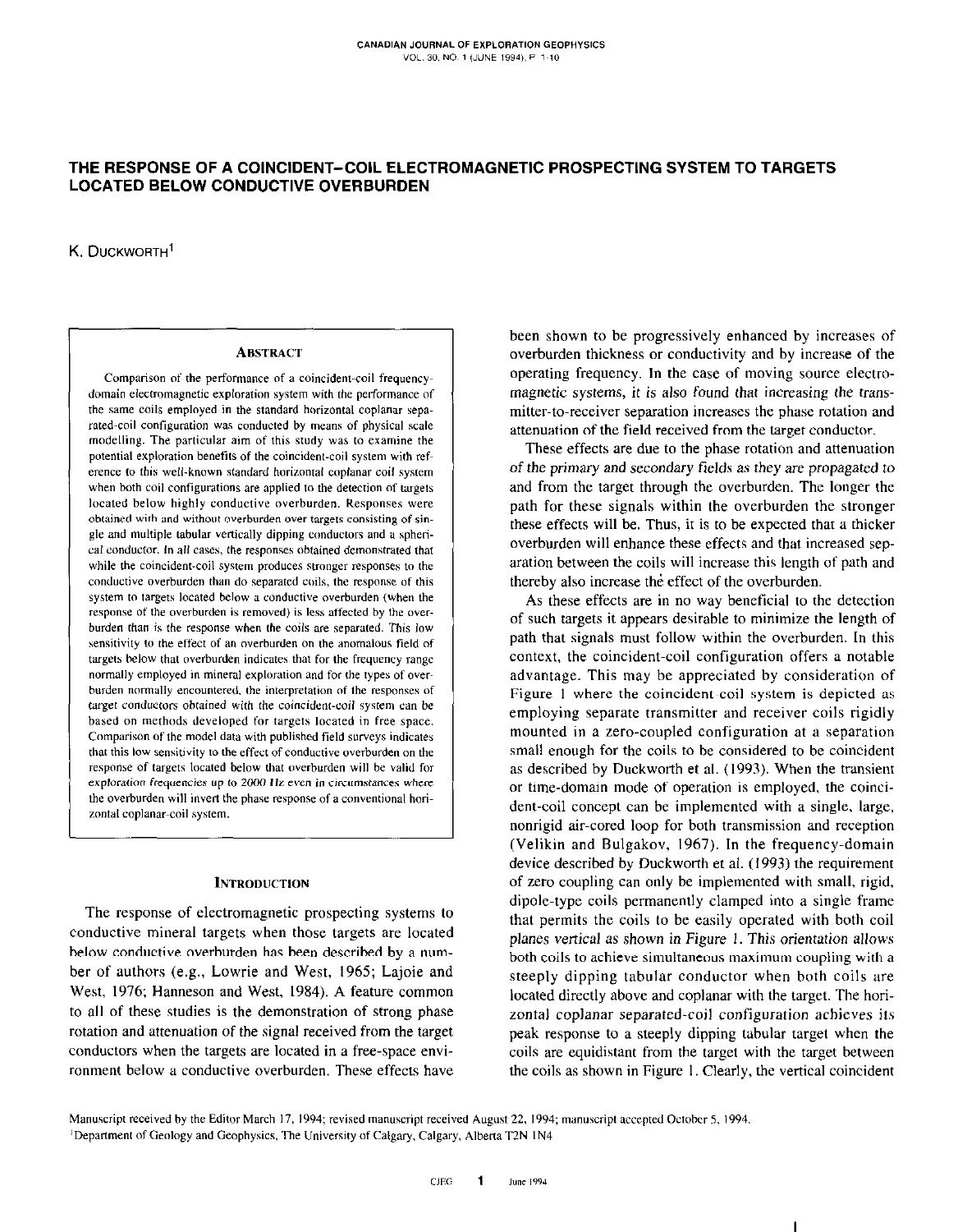

Fig. 1. The electromagnetic field propagated through an overburden to a target conductor and the field propagated back to the receiver by the target experience longer paths within the overburden if the coils are separated than if the coils are coincident. This would apply regardless of the Orientation of the coils. This minimum path length provided by the coincident-coil system indicates that the coincidentcoil responses to targets located below an overburden will be less affected by the overburden than will the responses detected by separated horizontal coplanar coils (or any separated coil configuration) over the same target.

coils located directly over the target provide the shortest possihle path within the overburden for the fields propagating to and from the target so that it might he expected that the response of the target to a coincident-coil system (after the removal of the response of the overburden) would show significantly less phase rotation and attenuation than the response to that same target provided hy a separated horizontal-coil system. This potential benefit, combined with the fact that at peak response the coincident coils are inevitably much more strongly coupled to the target than the separated horizontal coplanar coils (Duckworth et al., 1993), suggests that the coincident-coil configuration can he notably effective in the search for targets located below conductive overburden.

The argument of minimum path length would also apply to horizontal coincident coils except that the peak anomaly for horizontal coincident coils will occur with the coils located to the side of the conductor by a distance equal to 0.82 times the depth of the conductor (Duckworth et al., 1993). so that for horizontal coincident coils the path length in the overburden will be 1.29 times larger than that for vertical coils. If full advantage is to be taken of the coincidentcoil concept then the coils should normally he operated in the vertical configuration, particularly as it produces a notably simpler single-peaked form of anomaly than the double-peaked form provided hy the horizontal configuration (Duckworth et al., 1993). The comparison of the vertical coincident configuration with the familiar horizontal coplanar separated-coil configuration provides the potential user who is interested in operating EM systems on the ground with a view of the full merit of the coincident-coil device as it will he used.

It must be stressed that the coincident-coil configuration

derives its ability to minimize the effects of an overburden (i.e., the effect on the anomaly due to a target located below that overburden) from the minimization of the path length within the overburden. This benefit will be greatest when the coincident coils are vertical hut the horizontal configuration of the coincident coils provides a path length for peak anomaly which is only 29% greater than that provided by the vertical coils. This is still significantly better than the path length provided hy separated coils which for a typical depth-tocoil separation ratio of 0.25 would give a path length 2.24 times greater than the vertical coincident-coil path length, i.e., a path length greater by 124%. This would improve to being only  $41\%$  greater if the depth-to-coil separation ratio was increased to 0.5, but at this ratio the target would be marginally detectable in responses presented as a percentage of the primary coupling.

The fact that vertical coils offer lower sensitivity to the overburden itself than do horizontal coils is an incidental benefit which results in the baseline shifts due to the overburden being smaller than those that would be found with horizontal coils. It may be noted that separated vertical coils would offer no advantages over separeted horizontal coils in terms of the path length within the overburden.

This lower sensitivity to the overburden for the vertical coincident coils indicates that geologic noise due to variations in the thickness or conductivity of an overburden will he less significant in vertical coincident-coil responses than in responses obtained with horizontal coincident coils. In addition, the 0.82D offset (where D is target depth) from the target at peak anomaly for horizontal coils and the perpendicular orientation of the coils with respect to the plane of a vertical target causes the anomaly magnitudes provided by horizontal coincident coils to be significantly weaker than those provided by vertical coincident coils which at peak anomaly are coplanar with and closer to the vertical target. Thus, the horizontal coincident-coil responses will display poorer signal-to-noise ratio than will the vertical coincidentcoil responses.

The horizontal coincident-coil configuration will only he used in the field to determine the depth and dip of a target (Duckworth et al., 1993). In this application, the geometry of the double-peaked type of anomaly provided by the horizontal coincident coils displays a high sensitivity to both depth and dip variations. The single-peak type of anomaly provided by the vertical coils is very insensitive to dip and, while the width of this peak could be used as a depth indicator, it would he inferior for this purpose to the type of anomaly provided by the horizontal coils. The vertical coil response will he clearly superior in the initial detection and spatial resolution of target responses. Thus, as the vertical coil configuration will he the one used in reconnaissance exploration it is the performance of that configuration which is of greatest interest in terms of demonstrating the potential exploration advantages of the coincident-coil system. A comparison of the horizontal coincident coils with the standard horizontal separated coils would not demonstrate the full advantage that the coincident-coil system can offer.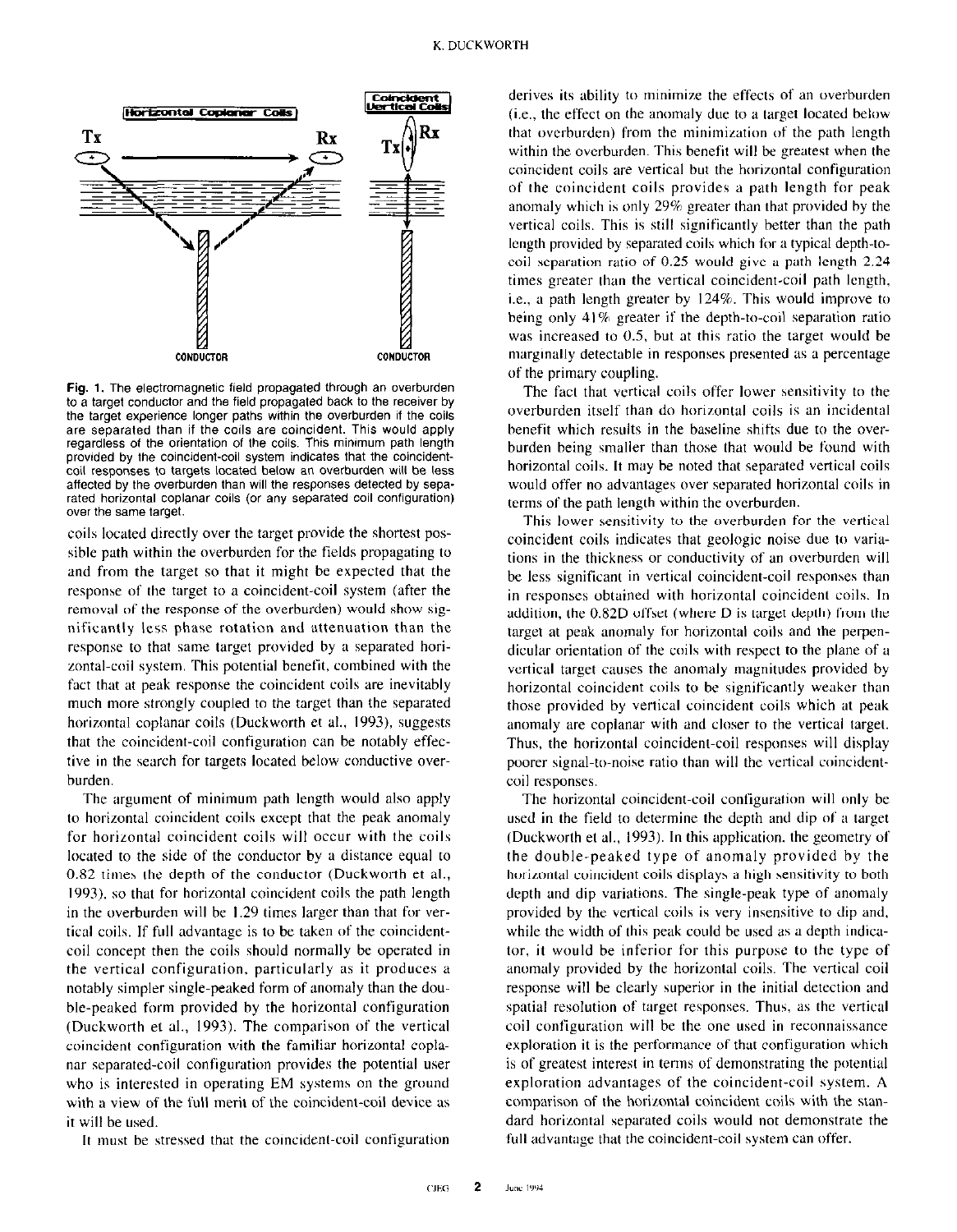A comparison of vertical coincident coils with vertical separated coils would be of little value as separated vertical coil systems have seen only limited use in ground-borne systems in mineral exploration (although widely used in environmental monitoring). It is a specific aim of the coincidentcoil system that it provide the operator on the ground with a new approach to the detection of mineral targets which goes beyond what the widely used conventional horizontal coplanar-coil configuration offers.

The following physical modelling results demonstrate that the responses provided by a coincident-coil system do indeed show significantly less overburden-generated phase rotation and attenuation of the target anomaly than is shown by the horizontal coplanar separated-coil system.

# MODELLING RESULTS

In order to demonstrate the effect of a conductive overburden, the responses of target conductors are presented first for the case where no overburden was present, as shown in Figures 2 and 3. The response of the coincident vertical coils is displayed in Figure 2 while Figure 3 displays the response of the same coils in a separated horizontal coplanar configuration (separation 20 cm). In both cases the coils were traversed over the same group of closely spaced vertical tabular conductors of effectively infinite depth and strike extent which were located at a depth equal to the separation between the conductors which was 0.15 times the coplanarcoil separation. In the context of a field survey conducted with a horizontal coplanar-coil separation of 200 m. this target depth would be 30 m (a linear scale factor of 1000: I). A smaller separation of the horizontal coplanar coils would cause the output of that system to provide better spatial resolution of the anomalies. However, as the width of the anomaly due to a single target is equal to the coil separation regardless of the depth of that target, the complete separation of the anomalies of closely spaced targets requires that the separation of those targets approach or exceed the separation of the coils (Gupta et al., 1988). Thus, for the targets employed in this study the coil separation would have had to be reduced to 3 cm in the model or the equivalent 30 m full scale. This would have resulted in a depth-to-separation ratio of I .O which is considerably larger than the ratio at which it is practical to detect targets except in rigid beam EM systems.

A basis for magnitude comparisons between the two coil configurations was established by relating all output voltages from the receiver coil to the output voltage of that same coil when the coils were coplanar and separated by 20 cm in free space. As the coincident coils were zero coupled, their output in nonanomalous conditions was zero, so that their response could not be referenced to their output in such conditions. The choice of a 20.cm coil separation for comparison purposes was dictated by the practical consideration of coil clearance with respect to the models, but any other separation could have been used with the same results if appropriate adjustment of target depth and conductivity to maintain scaling invariance had been employed. The results presented



Fig. 2. Coincident vertical coil responses over three vertical tabular conductors located at a depth equal to their separation of 3 cm (equivalent to a full-scale depth of 30 m for the scale relationship discussed in the text). It is notable that the imaginary component response of the weak conductor C increased throughout the frequency range while the imaginary component responses of the two good conductors declined from 1 to 20 kHz then rose from 20 to 200 kHz due to the influence of conductor C. The presence and relative quality of all three conductors are clearly represented.

here are entirely equivalent to presenting full-scale coincident-coil responses as percentages of the primary field detected by the same coils reconfigured to be horizontal and coplanar at a separation of 200 m.

It should be noted that the venical scale in Figure 2b has been magnified in order to make it possible to see and discuss the behaviour of the imaginary component of the response. It should also be noted that the vertical scale of the responses presented in Figure 3 for the horizontal coplanar coils have been magnified by a factor of approximately S with respect to the scales used for the real component profiles for the coincident coils in Figure 2a.

This method of relating the magnitudes of the responses very clearly demonstrates that the secondary fields detected by the coincident vertical coils at peak anomaly were notably stronger than were those detected by the same coils in the horizontal coplanar configuration. For example, the horizontal coplanar-coil responses of Figure 3 indicate that at the 2 kHz model frequency the anomaly magnitudes over the good conductors were 45% real component and 4% imaginary component, which corresponds to a dimensionless response parameter with a magnitude of 303 from the anomaly index diagram published by Duckworth et al. (1993, their figure 2) with the response parameter defined as:

 $\alpha = \sigma t \mu \omega L$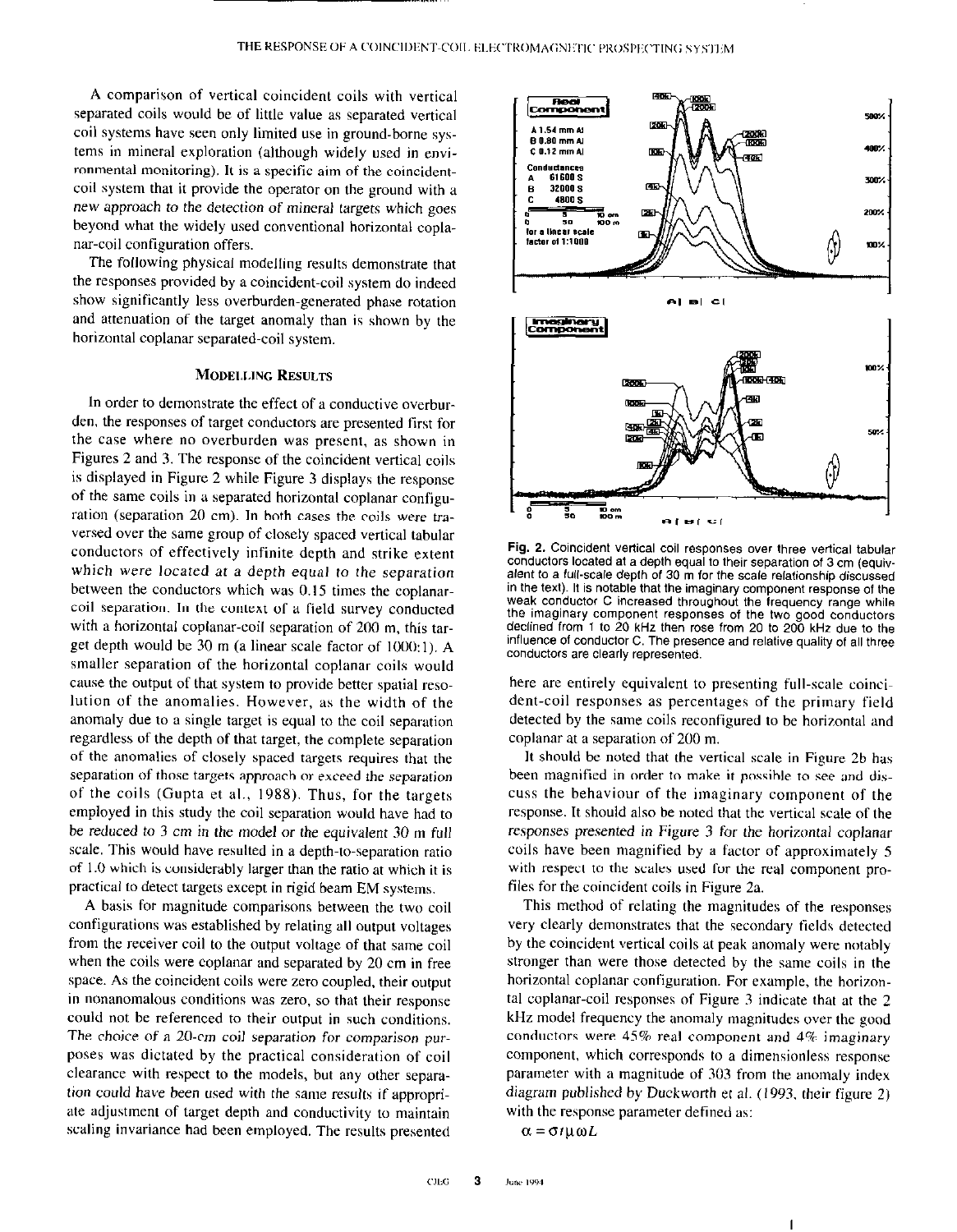

Fig. 3. Horizontal coplanar-coil responses obtained over the same targets shown in Figure 2 with the same coils used in the coincident configuration. The presence of the three separate conductors can not be recognized in these profiles other than in the widening of the anomaly as conductor C became more responsive at higher frequencies.

where  $\sigma t$  is the target conductance,  $\omega$  is the angular frequency, and  $L$  is the coil separation.

For a full-scale coil system with a separation of  $L = 200$  m (a linear scale factor of  $1000:1$ ) and a transmitter frequency of 2 kHz (note that the frequency in the model and full scale are the same) this response parameter indicates that this response would be detected over a full-scale target with a conductance of 96 S. As this 96 S full-scale conductance relates to the combined response of conductors A, B and C it can be inferred that, individually, these conductors represent full-scale conductances less than 96 S. In fact, conductor A will represent a full-scale conductor of approximately 60 S conductance, conductor B, 31 S and conductor C, 5 S. The measured thicknesses of the model conductors and the conductivity of the metal show the actual conductances of the models as A, 61 600 S, B, 32 000 S and C, 4800 S which for a scale factor of 1000: I represent 61.6 S, 32 S and 4.8 S full scale. The coincident-coil anomaly in Figure 2 over conductor A for a model frequency of 2 kHz was 180% real component and 50% imaginary component, and it can be expected that for a 1000: I scale factor this would be the anomaly that the coincident-coil system would detect over a full-scale conductor of 60 S conductance with a depth of 30 m for the same transmitter frequency of 2 kHz. Thus, in the full-scale system, this 60 S target would produce a real-component response to the coincident coils at 2 kHz which would be 4 times stronger (1X0%/45%) and an imaginary-component response 12 times stronger (50%/4%) than the response

produced by the separated horizontal coplanar coils, which would have the benefit of responding to the conductors in a group as though they were a stronger single conductor of 96 S conductance.

For an increase of the model frequency to 20 kHz the coincident-coil anomaly over conductor A would be 500% real component and 30% imaginary while the separated-coil anomaly in Figure 3 would be 50% real and 2% imaginary, so that the response would, in this case, be even more notably in favour of the coincident-coil system with an advantage of 10:1 in the real component. For the scale factor of 1000: I used here and with the frequency the same in the model and full scale, the results presented in Figure 2 represent what would be seen in the response of conductors of 60 S, 31 S and 5 S for the same frequencies full scale. The high end of this frequency range (up to 50 kHz) is becoming more frequently used in actual full-scale exploration but even at the low end of the range the coincident-coil responses are significantly stronger than the separated-coil responses. Thus, it appears reasonable to predict that coincident coils will produce notably stronger responses from targets than can the same coils used in a separated configuration throughout the frequency range used in mineral exploration.

It is a particular feature of the coincident-coil device that its response does not approach the inductive limit until the target conductance or the transmitter frequency has reached much higher values than those which cause inductive limit behaviour in the separated-coil system (Duckworth et al.. 1993). This effect as it relates to frequency can be seen in Figures 2 and 3 because the separated-coil response over the conductors in free space (Figure 3) was already almost at the inductive limit over conductors  $A$  and  $B$  at  $4$  kHz, while the coincident-coil anomaly continued to develop and only reached this limit at 40 kHz.

If the inductive limit was approached by increasing the conductance of the target at fixed frequency, the seperatedcoil response would reach the inductive limit for lower conductance than would the coincident-coil response. This is also demonstrated by Figures 2 and 3 because the conductance of the three targets varies over a wide range. However, the merging of the three anomalies in Figure 3 does not permit this to be seen as clearly for the separated-coil response as it is for the coincident-coil response of Figure 2. Thus, over very high conductance targets, the response provided by the coincident coils may approach the much stronger responses seen at high frequencies in Figure 2. while over these same high conductance targets the separated-coil responses will be insensitive ro the conductance and unable to discriminate between the targets on the basis of conductance.

This tendency for the separated-coil system to display inductive limit behaviour at much lower frequency than the coincident-coil system suggests that the use of higher frequencies in a separated-coil system does not provide any advantage for the separated-coil system as the responses will quickly become unchanging with increase of frequency. Larger separations will, of course, only cause inductive limit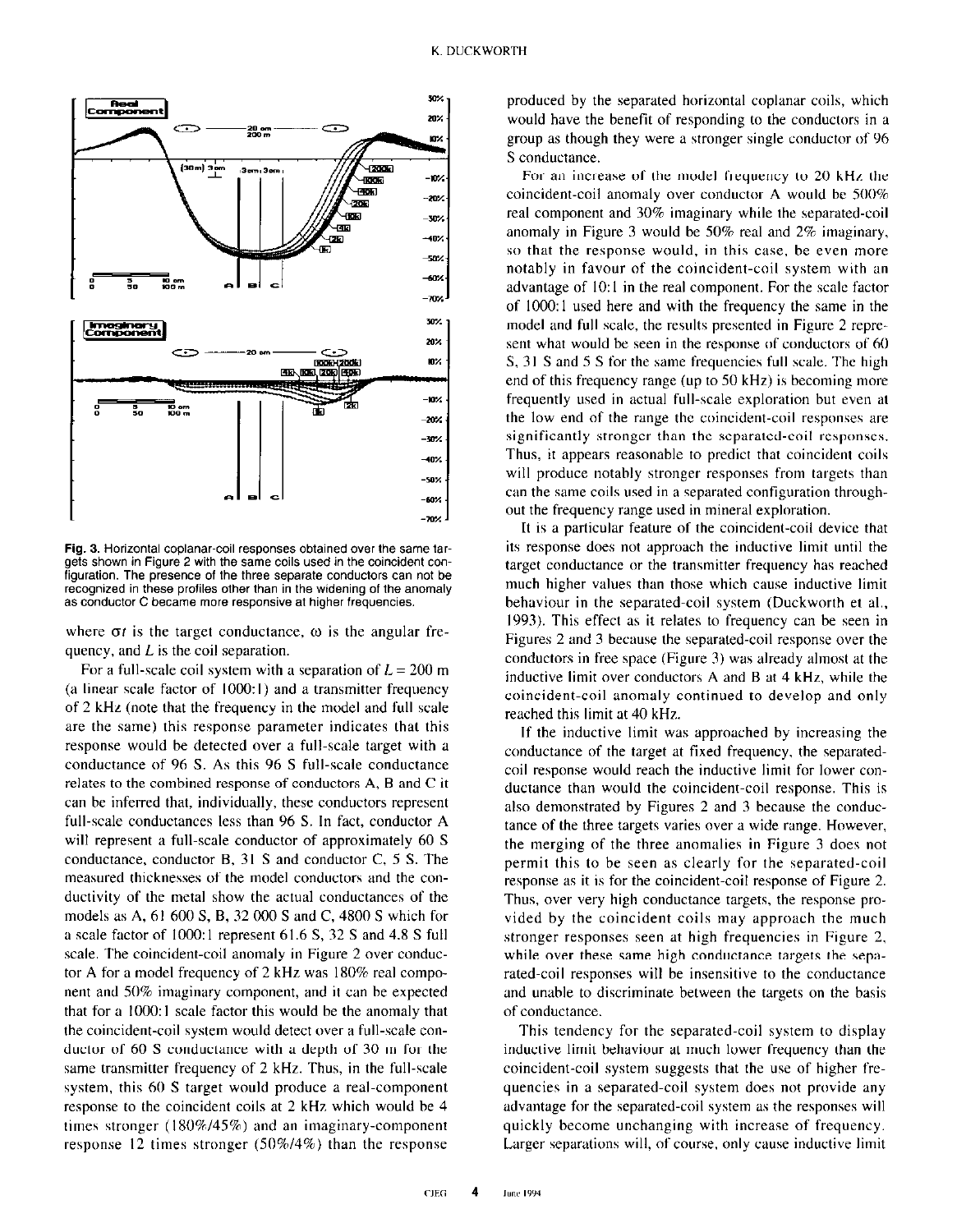behaviour to be observed at lower frequencies. However, it was shown by Duckworth et al. (1993) that the separatedcoil system can outperform the coincident-coil system in discriminating between low conductance targets.

For shallower targets the response of the coincident coils will increase very rapidly without limit while the separatedcoil response can increase by no more than 10% from the magnitudes displayed in Figure 3, so that for shallower targets the relative strength of the coincident-coil response will be greater even than the figures shown here. For example, in model results published by Duckworth et al. (1993) for a depth-to-separation ratio of 0.1 (target depth to separation of the horizontal coplanar coils) over a high-conductance target, the coincident-coil real response over the same target at the same depth was found to be approximately 20 times stronger than the separated-coil response and that for truly coincident coils perfect conductor theory indicated that the ratio should be 52:1 for that depth-to-separation ratio. The relatively weaker response provided by the scale-model system was due to the fact that the size of the model coils made it necessary to separate them axially and radially by distances which did not allow them to be placed at the minimum distance from the target that true coincidence would allow.

Increasing the separation of the horizontal coplanar coils while leaving the target at the same depth would increase the real component but by no more than 10% from the values shown in Figure 3. yet this would cause the primary coupling to become very much weaker, and it would also cause the detected secondary fields to become much weaker. In that the secondary fields detected by the coincident coils would be unchanged in such circumstances, the anomalies that the coincident coils provide can only get stronger in relation to the separated-coil anomalies for larger separations.

Reducing the separation of the horizontal coplanar coils for a fixed target depth would reduce the relative advantage provided by the coincident-coil system because the reference coupling would be much stronger, and the secondary fields detected by the two systems would become comparable in magnitude. Thus, for very large depth-to-separation ratios the responses provided by the two systems would be comparable in magnitude. However, for any depth-to-separation ratio, the vertical coincident coils will inevitably be more strongly coupled to steeply dipping tabular targets than the horizontal coplanar separated coils.

As shown in Figures 2 and 3, a selection of 8 frequencies ranging from I kHz to 200 kHz was employed in the model. The three conductors were aluminum sheet of widely differing conductance, with conductor A having a model conductance of 61 600 S (61.6 S full scale for a lOOo:l scale factor), conductor B 32 000 S (32 S) and conductor C, the weakest, with a model conductance of  $4800 S$  (4.8 S). The relative conductance of the three conductors is readily appreciated in the coincident-coil response profiles of Figure 2a where it is notable that the poor conductor C showed almost no real component response at the lowest frequencies. The imaginary component responses of Figure 2b also reflect the relative conductance of the three conductors but with some complication

due to the mutual interaction of the conductors. This is seen in the decline of the imaginary response of conductors A and B from 1 to 20 kHz followed by an unexpected rise in their response from 20 to 200 kHz. This rise appears to be due to what can be described as a pull-up caused by the influence of the strong imaginary component response of conductor C which increased from 1 to 200 kHz. It appears reasonable to expect that in the absence of conductor C, the imaginary responses of both conductors A and B would have declined progressively for increasing frequency. This was not tested directly as this pull-up effect was not recognized until the imaginary component responses of Figure 2 were plotted with the magnified scale used in that figure. There is clearly a need for additional work to be done on these effects.

The responses of the three conductors as recorded by the same coils in a separated horizontal coplanar configuration (Figure 3) provide only subtle indications of the presence of three separate conductors and suggest that even if the separate presence of the very good conductors A and B was recognized they would be seen as having identical and very high conductance. Conductor C is indicated only by its increasing effect on the width of the real anomaly (Figure 3a) for higher frequencies and by its effect on the imaginary component (Figure 3b) to the right of the centre of the anomaly.

The effect of a sheet of overburden of 480 S (0.48 S) conductance on the response of the three conductors as detected by vertical coincident coils is shown in Figure 4. This conductance is the smallest available when using metal foil as the model material. As discussed later, this overburden conductance results in responses that are significantly stronger than what may be expected in actual full-scale exploration but it provides a very effective test of the premise of this study that the anomalous response of targets detected by a coincident-coil configuration will be less affected by such an overburden than will the responses provided by separated coils. In presenting the profiles shown in Figures 4 and 5 the baseline shifts due to the presence of the overburden have been removed. These baseline shifts are shown later to be large, but the intention here is to describe the effects of the overburden upon the anomalous secondary fields from the target conductors alone. Comparison of the real component profiles of Figure 4a with those of Figure 2a shows that the magnitude of the anomalous response for the three target conductors was almost unchanged from I to 4 kHz and only slightly attenuated at IO kHz. At 20 kHz a strong attenuation was evident but this was in part an artifact of phase rotation which was also increasing strongly. This rotation can be appreciated because the real component response of the three conductors becomes inverted at 100 kHz in Figure 4a but anomalies due to the three separate conductors are clearly identifiable even at 200 kHz.

The corresponding imaginary component profiles with the overburden in place shown in Figure 4b provide a clear indication of the phase rotation and of the phase inversion which occurs at different frequencies for the three conductors. For conductor A phase inversion occurred at 4 kHz while for

I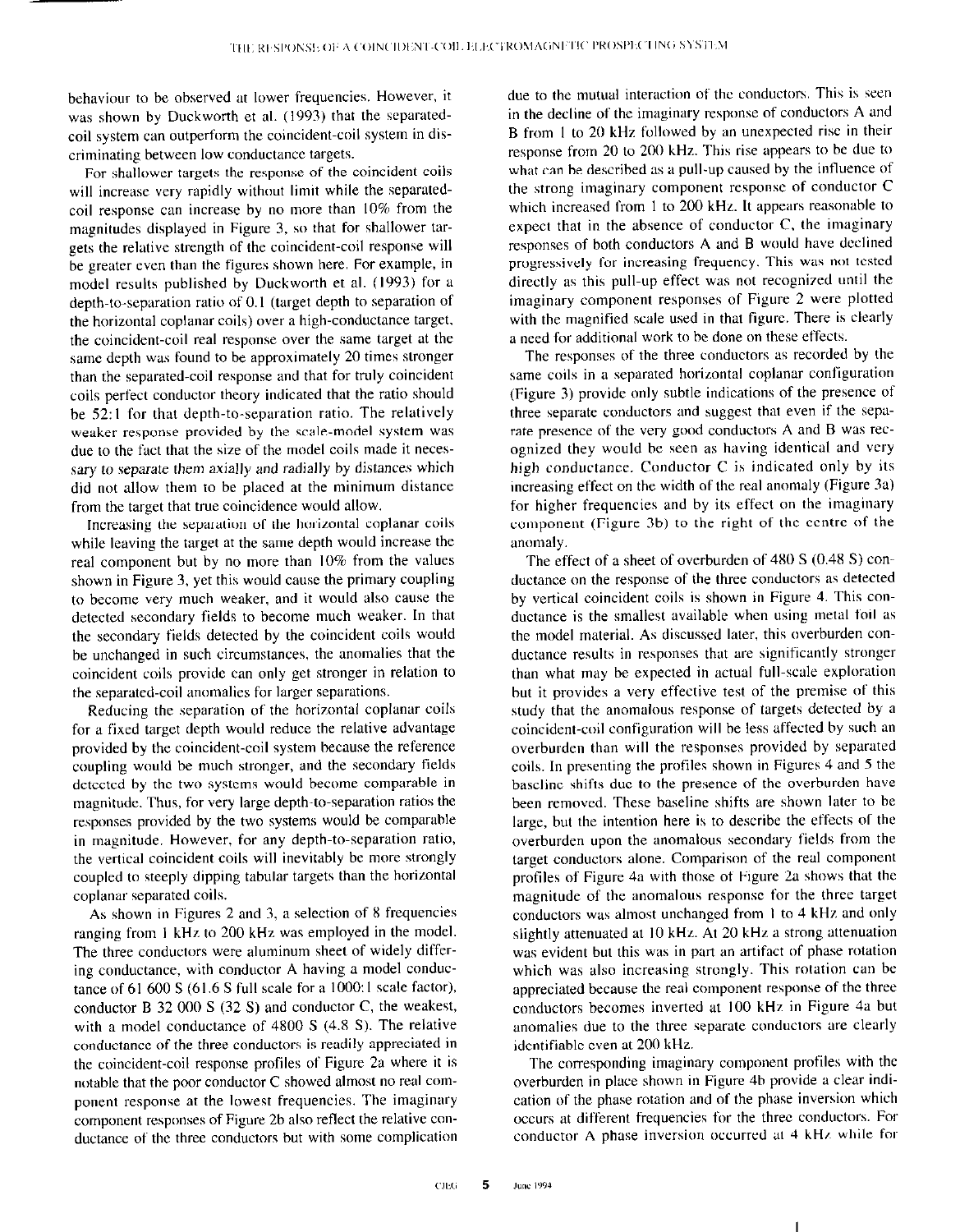

Fig. 4. Placing a 480 S overburden between the coincident vertical coils and the target produced little eflect in the real component up to 10 kHz. The imaginary component indicated that phase inversion occurred for the good conductors A and B at approximately 4 kHz but occurred for the weak conductor C between 10 and 20 kHz. The presence and relative conductance of the targets was clearly represented at all frequencies even after the real component became inverted. The strong conductors cause lateral displacement of the anomaly of the weak conductor. Baseline displacements have been removed.

conductor B it occurred at slightly higher frequency: for conductor C the phase inversion occurred between IO and 20 kHz.

The horizontal coplanar separated-coil profiles over the same three conductors with the overburden in place are presented in Figure 5. In this case, marked attenuation of the real component was seen to start at 4 kHz (Figure 5a) as compared to 20 kHz for the coincident-coil responses (Figure 4a). However, the imaginary component responses of Figure Sb show that phase inversion had already occurred for all three conductors at I kHz. while by comparison it occurred at 4 kHz for conductor A and above IO kHz for conductor C in the coincident-coil responses of Figure 4b. As the phase of the field detected by the separated coplanar coils was already inverted at I kHr, part of the apparent attenuation of the real component response was due to the rotation of the response vector away from the real component axis. However, the actual attenuation was in fact very strong because at 100 and 200 kHz the real component response of the targets was almost undetectable in Figure 5a while by comparison it was still quite easily seen in the coincident-coil responses of Figure 4 at 200 kHz. The imaginary component responses of Figure Sb show that a second inversion occurred between 20 and 40 kHz and that for the higher frequencies the response was again undetectable as it was in the real component responses of Figure Sa.

The effect of the overburden on the response of the target



Fig. 5. The overburden caused inversion of the imaginary component of the horizontal coplanar-coil responses to occur even below 1 kHz for all three conductors. A second inversion of the imaginary occurred at 40 kHz. The anomaly was effectively undetectable at 100 and 200 kHz. Baseline displacements have been removed.

conductors presented in Figures 4 and 5 is unusually strong and the full display of these effects will not commonly be met in actual field surveys. Only a few cases of inversion of the imaginary component in horizontal coplanar-coil surveys have been published (e.g., Betz, 1976; Lajoie and West, 1977). while inversion of the real component does not appear to have been reported in case histories of any field surveys. As the scaling discussion presented earlier indicates that the free-space responses in Figure 2 can be viewed as representing what will in fact be seen for a full-scale survey (for the same frequencies in the model and the field and a scale factor of  $1000:1$ ), then the effects seen in Figures 4 and 5 will also be seen in the field for the same frequencies.

In order to permit a direct comparison of the amount of attenuation and phase rotation detected by the two coil configurations, Figure 6 presents an Argand space display of peek anomaly magnitudes with and without overburden for the vertical coincident coils located over a single vertically dipping thin tabular target of infinite depth and strike extent, while Figure 7 presents the peak responses for the same coils in a separated horizontal coplanar configuration located over the same target at the same depth. In both cases the target and the overburden had identical 480 S conductance. The anomaly magnitudes are quoted with respect to the coupling measured with the coils coplanar at 20 cm separation in free space and it should be noted that the plotting scale in Figure 7 is magnified by a factor of  $2$  with respect to the plotting scale used in Figure 6. The baseline shifts due to the overburden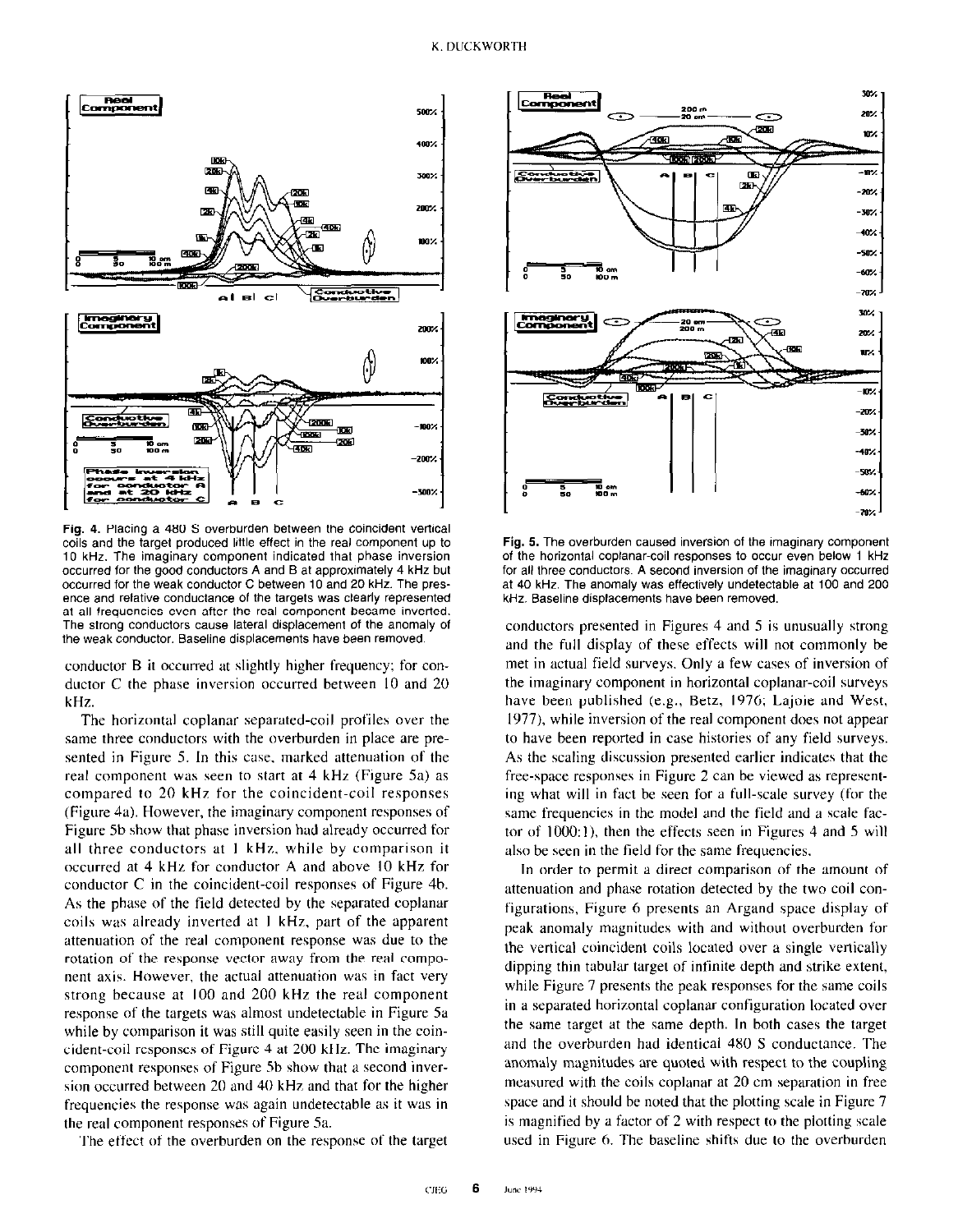

Fig. 6. Argand plots of the coincident vertical-coil response of a vertical tabular conductor of 480 S conductance located below an overburden of equal conductance indicate that phase rotation and attenuation due to the overburden were moderate up to 10 kHz.



Fig. 7. The separated horizontal coplanar-coil response over the same model used to provide the responses shown in Figure 6. The field vectors for 40 kHz have been emphasized to demonstrate the very strong phase rotation and attenuation detected at that frequency. The corresponding vectors for the coincident-coil response display much less rotation and attenuation.

were subtracted to permit the anomaly magnitudes due to the target alone to be appreciated. The field vectors recorded at 40 kHz have been emphasired in both Figure 6 and Figure 7 to permit the relative phase rotation and attenuation to be appreciated.

Figure 7 demonstrates that use of higher frequencies in separated-coil systems cause a greater range of the effects of an overburden to be observed but to what purpose? When inversion of the real component of the target anomaly is observed then severe attenuation of the detected secondary field from the target will be operating as shown in Figure 7. There appears to be little merit in operating such a system under conditions which diminish the anomalous fields that it is intended to detect. In fact when the conductance of the target and the overburden are comparable as they are in Figure 7.

severe attenuation of the target field occurs even when only the imaginary component is inverted so that in terms of the logical objective of maximizing the response of the target there appears to be little need to operate such a system at frequencies (or separations) which cause imaginary component inversion, let alone real component inversion. Thus, it appears that the merit of using higher frequencies in separated-coil systems lies in the determination of the characteristics of the overburden rather than in defining the character of the target.

Table I shows the relative attenuation and phase rotation measured at IO, 20 and 40 kHz model frequencies as derived from Figures 6 and 7. It is notable that at all three frequencies the attenuation and phase rotation was significantly less for the coincident-coil system than for the horizontal coplanar-coil system. The 6.67% attenuation at IO kHz for the coincidentcoil system indicates that for alI lower frequencies the anomalies due to the target would be very little different in magnitude than if the target was not overlain by an overburden. In addition, the coincident-coil responses for all frequencies below 10 kHz would only be phase inverted for targets of very high conductance. By comparison, the horizontal coplanar-coil responses for the frequencies below 10 kHz would be strongly attenuated and phase rotated to the extent of being phase inverted even for targets with low conductance. This can be appreciated because the imaginary component response of all three targets in Figure Sb were inverted even at I kHz, while in Figure 4b the coincident-coil imaginary component responses did not invert until 4 kHz even for the strongest conductor.

Thus, it appears that a coincident-coil system will be able to detect the secondary fields of target conductors through an overburden with less interference from that overburden than a separated-coil system will experience.

It must be stressed again that this ability to see the secondary field due to the target relatively free of the effect of the overburden originates in the minimal path within the overburden that the field propagating to and from the target experiences when a coincident-coil configuration is used and that the vertical-coil configuration will provide a slightly greater advantage in this context than will the horizontal configuration.

In separated coil systems (of any configuration) where the response is presented in a form normalized with respect to the primary coupling. the use of larger coil separation is the normal method for increasing the depth of exploration. but this inevitably causes a conductive overburden to respond as a better conductor so that when such an overburden is present increasing the coil separation only increases the possibility that the target will not be detected. This provides a clear incentive to reduce coil separation and the results presented

| 80 |  |
|----|--|
|    |  |

|           | Coincident Coils |                | Horizontal Coplanar Coils |                            |
|-----------|------------------|----------------|---------------------------|----------------------------|
| Frequency | Attenuation      | Phase Rotation |                           | Attenuation Phase Rotation |
| $10$ kHz  | 6.67%            | $22.0^\circ$   | 31 19%                    | $65.1^{\circ}$             |
| $20$ kHz  | 22.96%           | $42.2^{\circ}$ | 61.20%                    | $100.4^{\circ}$            |
| 40 kHz    | 46.76%           | 59.8°          | 87.90%                    | $153.8^{\circ}$            |

I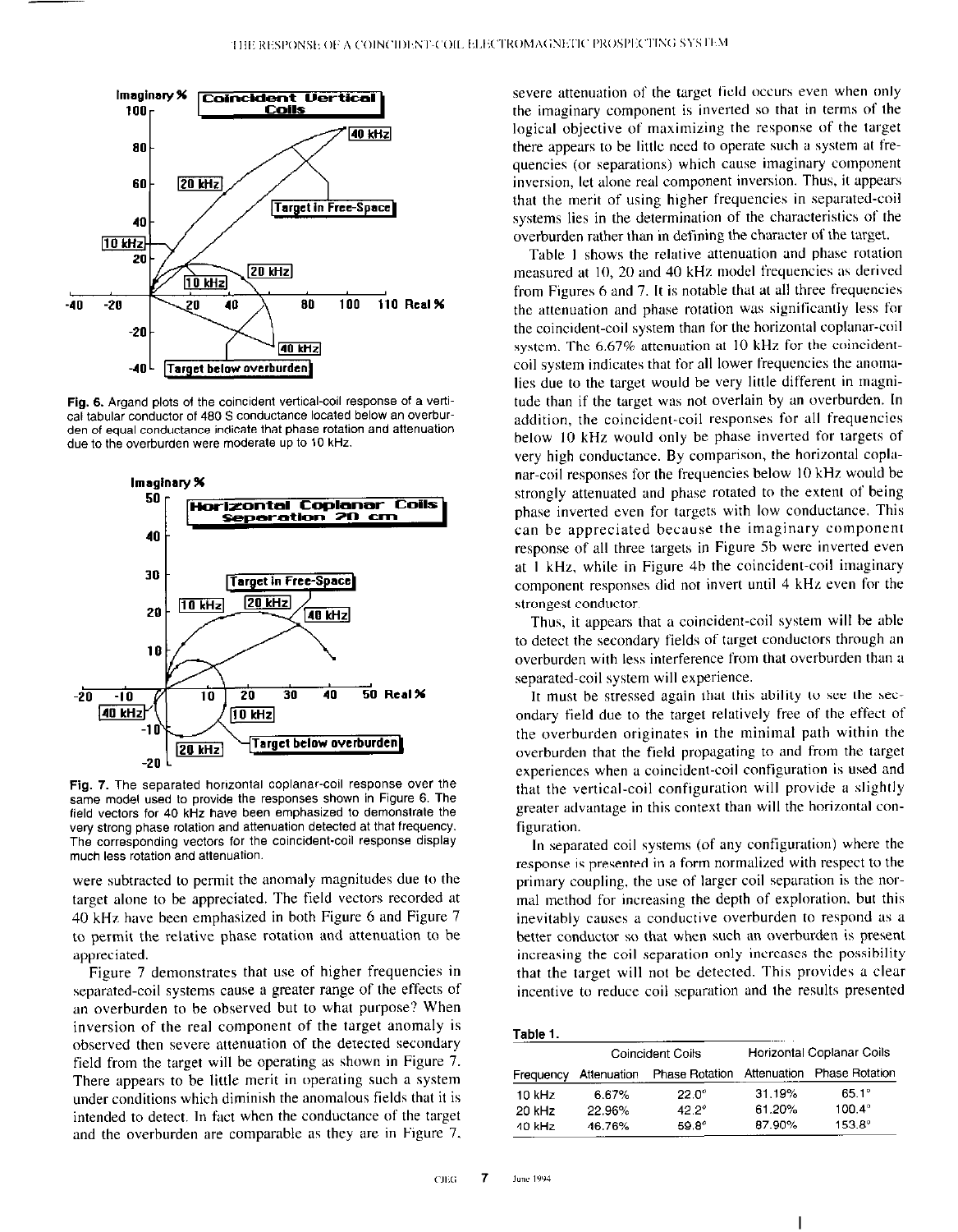here indicate that this can be profitably carried to the point of the coincidence of the two coils.

A further notable comparison of the two configurations is that in the coincident-coil responses (Figures 2 and 4) the relative conductance of the three conductors was clear over the whole frequency range even when the overburden was present. By comparison, the separated-coil responses of Figures 3 and 5 provided little opportunity to identify even the number of conductors, let alone their relative conductance, even if the overburden was not present.

In order to provide a view of the relationship of these results to what can be expected in actual field surveys it may be noted that the horizontal coplanar-coil model results presented in Figure Sa and h display a phase inversion at 2 kHz which is comparable to the phase inversion observed by Lajoie and West (1977) for a frequency of 1777 Hz using a horizontal coplanar-coil (Max-Min) system with a coil separation of 150 m (their figure I) over a target located in the Abitibi Clay Belt of northeastern Ontario. The target studied by Lajoie and West (1977) was interpreted to be a steeply dipping tabular structure at a depth of 35 m with a 30 S conductance. Hanneson and West (1984) reevaluated this data and found the target depth to be 30 m with target conductance of 31 S overlain by an overburden with a conductivity of 0.068 S/m (i.e., a resistivity of 15  $\Omega$ -m) and a thickness of 7.5 m (a conductance of  $0.5$  S). For a scale factor of  $750:1$  (i.e.,  $150$  m to  $20$ ) cm) and a frequency ratio of 2000: 1777 the 480 S overhurden used in the model represents a full-scale overburden conductance of 0.72 S. Thus, the model overburden was almost 50% stronger than the overburden that lies over the conductor studied by Lajoie and West. The full-scale conductances represented by conductors  $B$  and  $C$  in Figures 2 and 4 will be 4X S and 7.2 S, respectively. so that the actual 30 S full-scale conductor can he expected to respond to a vertical coincident-coil system in a manner intermediate to the responses of conductors B and C as shown in Figure 4. However, the phase inversions will be seen at higher frequencies than in the model data because the model overburden was a more effective conductor than the actual overburden at the full-scale site.

The comparison of the 1 and 2 kHz profiles in Figures  $4$ and 5 indicate that a vertical coincident-coil system operating at frequencies up to 2 kHz in the model sees no phase inversion and that in this frequency range the responses with and without the overburden are indistinguishable. Thus, over the less effective overburden conductor at the site studied by Lajoie and West it can be expected that a vertical coincidentcoil system will respond to that conductor as though it were located in free space for all frequencies up to at least 1777 Hz. Ignoring the overburden and applying free-space phasor diagrams such as presented by Duckworth et al. (1993) to the estimation of target conductance should give very good results for frequencies up to 1777 Hz.

This comparison with the field results of Lajoie and West (1977) did not involve a direct attempt to model their data. Such an attempt would have been conducted with a single

target rather than the close group of three targets employed in these tests.

It will be necessary to develop appropriate procedures for dealing with the effects of more conductive or thicker overburdens but the 0.5 S overburden at the site used by Lajoie and West (1977) appears to be particularly severe. If that environment represents one of the stronger overburden effects that can be expected in field surveys then as the coincident-coil system will respond to that conductor as though it were in free space for frequencies up to 1777 Hz the need for methods to deal with stronger overburden effects in the responses of a coincident-coil system may be minimal. Thus, it appears that the vertical coincident-coil configuration (with the horizontal configuration only slightly less effective due to the 0.82 D offset at peak anomaly) will indeed be notably insensitive to the effects of overburden on target anomalies. at least for the type of overburden so far reported in case histories of actual field surveys presented in exploration journals. A test of these predictions for the coincident-coil system operated over the conductor used by Lajoie and West (1977) is a clear priority for further work if support for the further development of this device is obtained.

#### BASELINE DISPLACEMENT

The results presented above indicate that for the lower frequencies commonly employed in mineral exploration the anomaly detected by the coincident-coil system due to a target located below an overburden will be very little different from the anomaly that would be detected if the target was not located below an overburden. However, this response due to the target will be superimposed upon a baseline shift due to the overburden. The profiles presented in Figure 8 illustrate these baseline shifts. The target conductor in this case was a graphite sphere of 9 cm radius (90 m in the fullscale system discussed earlier) located at a depth of 4 cm (40 m). The overburden was a sheet of aluminum foil with a conductance of 480 S (0.48 S) as used in the results presented in Figures 3 and 5. The depth of the overburden below the coils was 2 cm (20 m). In Figure 9 the same data is presented with the baseline displacements removed to permit the target anomaly magnitudes to he compared. Figure 8 demonstrates that while these baseline shifts are strong, the anomalies due to targets located below the overburden can still be readily detected. It is notable in Figure 9 that for frequencies up to 2 kHz the anomalies due to the target were not appreciably altered. The slight enhancement of the real component responses when the overburden was in place can he ascribed to the rotation of the field vector towards the real component axis as in Figure 6.

It is certain that if the overburden varies in thickness or conductivity or depth this will create variations in the baseline shifts which may make it difficult to identify the anomaly due to an underlying target. If the target is located just below the overburden then its response should be readily identified, but if the overburden lies at surface and the target at significantly greater depth then the noise due to the overburden may be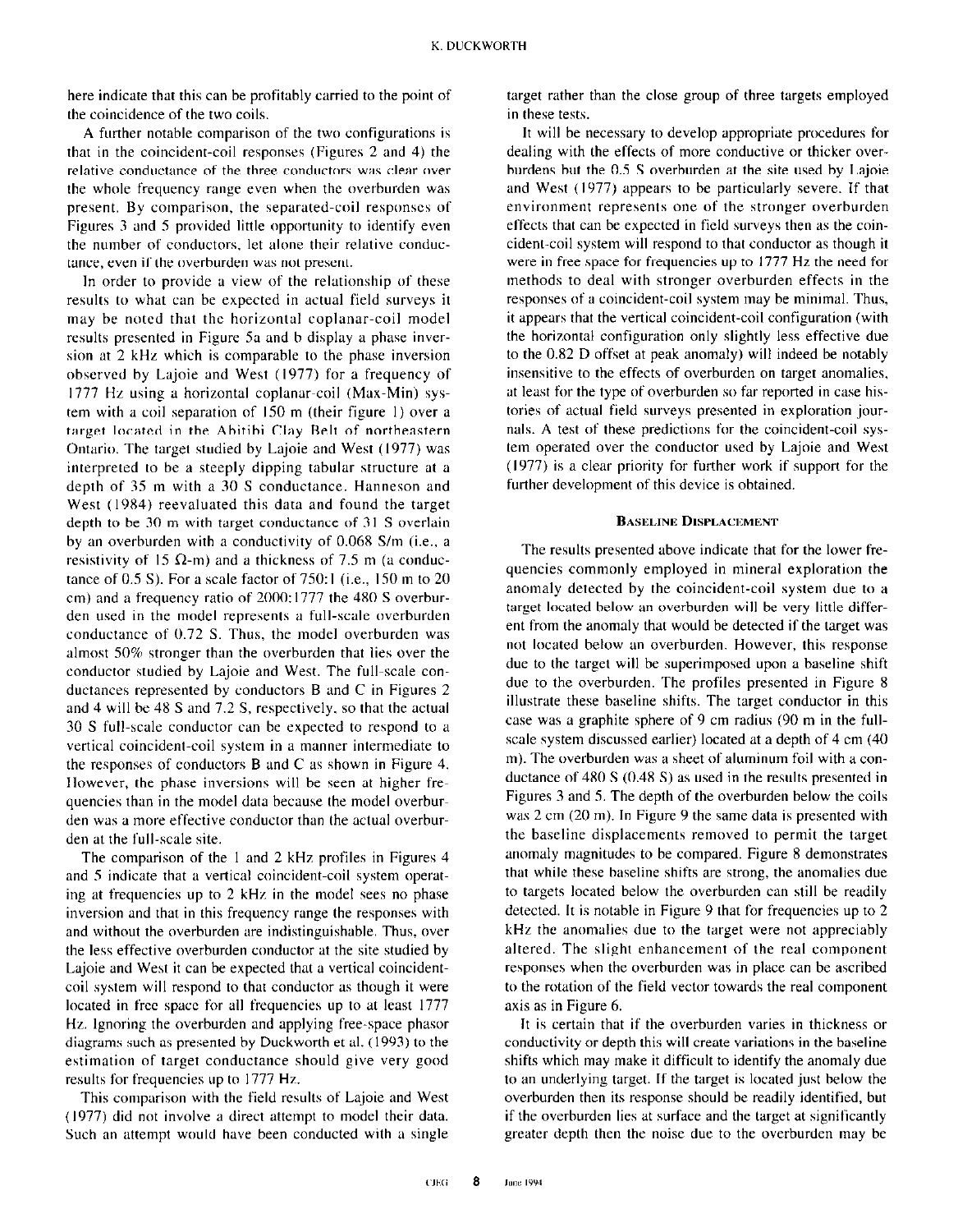





Fig. 9. Removal of the baseline displacements from the data presented in Figure 8 indicates that the overburden had little effect on the anomaly due to the target for frequencies up to 4 kHz.

overwhelming. However, in such circumstances a separatedcoil system may fare no better, particularly as increasing coil separation causes the separated-coil systems to respond more strongly to near-surface flat-lying conductors. It seems probable that the different spatial wavelength of the anomalies from the shallower overburden and the deeper targets will allow the coincident-coil responses of the targets to be separated from the near-surface noise but this is an area of development of the coincident-coil device which remains to be pursued. It may be noted in this context that the separatedcoil systems provide an automatic rejection of surface noise by virtue of the separation of the coils so that in this area of operation the separated-coil systems enjoy an advantage over the coincident-coil system

#### **DEPTH DETERMINATIONS**

When using a conventional horizontal coplanar-coil exploration system in the presence of an overburden, the determination of the depth of a target requires that the characteristics of the overburden be determined in order that the correct anomaly index diagram for depth and conductance estimation may be selected in the manner described by Hanneson and West (1984). This method of depth determination is based upon the magnitude of the anomaly. By comparison. the coincident-coil responses provide depth estimates based upon the geometry of the profiles rather than on the magnitude of the responses. The particular geometry that is employed is the separation of peaks on profiles obtained over the target with the coincident coils operated in the horizontal attitude as described by Duckworth et al. (1993). Horizontal coincident-coil profiles obtained with the modelling system at frequencies up to 10 kHz with and without an overburden displayed no measurable difference in the peak separations when the overburden was in place even if the imaginary component was inverted hy the presence of the overburden. Thus, it appears that within the range of conditions likely to be met in the field, the method of depth determination described by Duckworth et al. (1993) can he applied using the same gradient factors that were determined for a target in free space regardless of the presence of an overburden. This lack of sensitivity of profile geometry to an overburden was demonstrated by Duckworth et al. (1991) using field data acquired hy Betz (1976) which was phase inverted by an overburden but which gave geometrically derived depth values which were in good agreement with drilling information.

## **DISCUSSION**

There can be no doubt that the coincident-coil system will respond to an overburden alone much more strongly than will a separated-coil system and that variations of the conductivity of that overburden will produce unwanted noise in the date. At this time no field tests have been conducted which allow the level of this problem to be evaluated. However, the user of the coincident-coil device will have the option of using low frequencies to minimize the response of conductive overburden while being confident that the response from targets below that overburden will still he

I